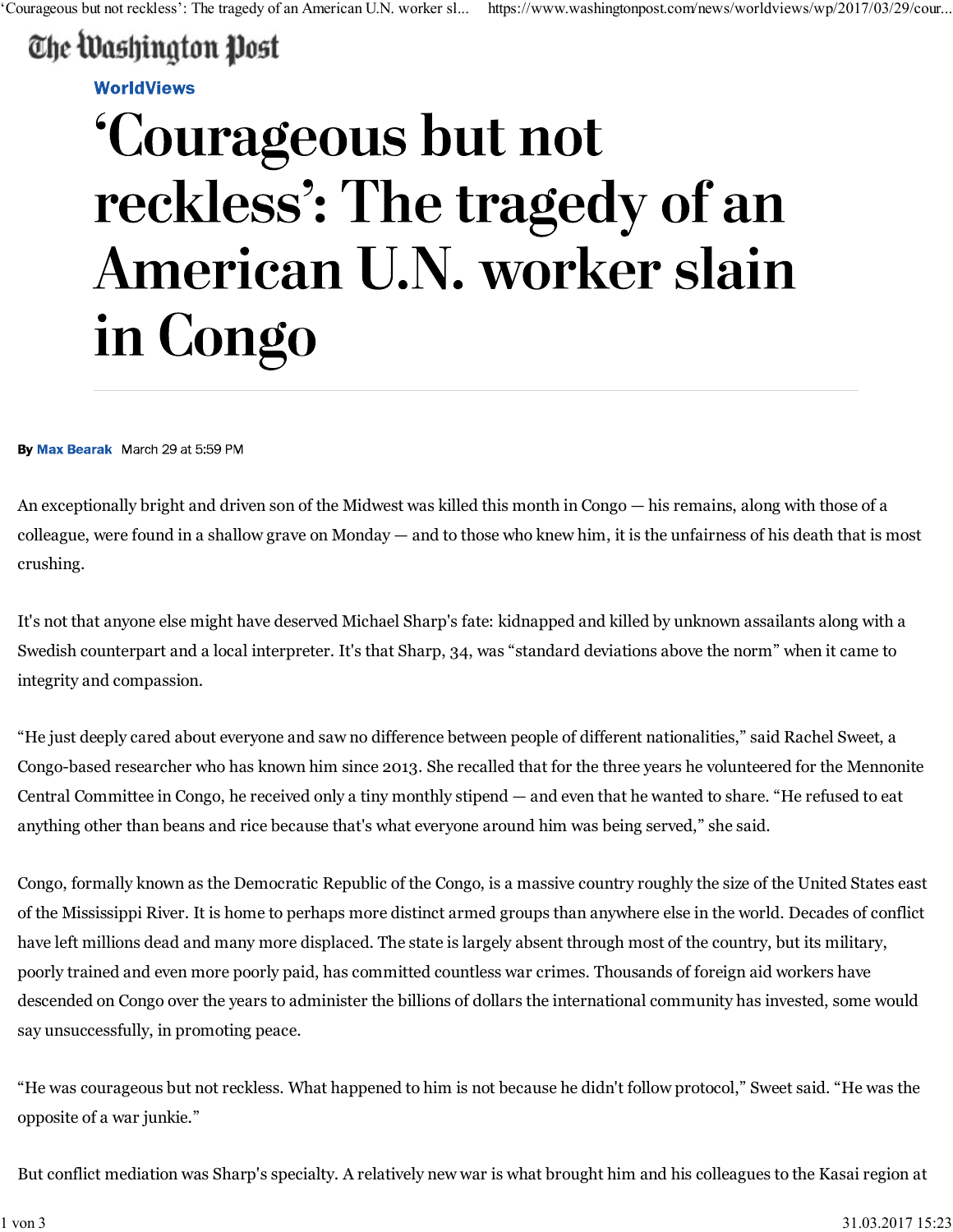Courageous but not reckless': The tragedy of an American U.N. worker sl... https://www.washingtonpost.com/news/worldviews/wp/2017/03/29/cour...

the beginning of the year. Fighting has raged between a tribal militia, known as Kamuina Nsapu, and government forces since the former's leader was killed in August. Last week, the militia ambushed a convoy of police officers and beheaded 42 of them, sparing only the six who belonged to the same ethnic group as the militia, the Luba. Violence is on the rise; more than 400 people have died since August, and hundreds of thousands have fled their homes.

Sharp had impressed many with his cultivation of trust among eastern Congo's rebel leaders in his three years with the Mennonite Central Committee, an organization that does humanitarian and conflict-resolution work. He'd been so successful that he was eventually hired by the United Nations' Group of Experts, which is appointed by the Security Council, to investigate the violence in Kasai. He was named coordinator of the investigating panel. At 34, he was one of the youngest to ever hold that position.

On their first trip to Kasai, Sharp and his Swedish colleague, Zaida Catalan, set the stage to return in March to document the militia's alleged use of child soldiers, to investigate massacres of unarmed civilians by government forces, and to seek dialogue with stakeholders such as militia leaders, religious figures and civil society groups to promote peaceful solutions.

On their return trip, they traveled south from the regional hub of Kananga through the bush on motorcycles, accompanied by four Congolese, as traveling in U.N. vehicles might have made them a target. Neither warring side is particularly fond of the U.N. investigators, who are often the only reason the outside world becomes aware of the groups' crimes. Still, when Sharp's team went missing March 12, it was the first time that U.N. experts had been reported missing in Congo. The fate of the four Congolese, including an interpreter, who accompanied Sharp and Catalan remains unknown.

Sharp's father, John, speaking from his home in rural Kansas, said their Mennonite faith informed Michael's devotion to peacemaking. "We teach that violence solves nothing, as history proves," he said, adding that his son's death should not be an excuse to cut and run from Congo. "We hope that the U.N. will continue to work for peace in Congo and that the U.S. does not renege on its fees to the U.N. because the Group of Experts is one of the best shots at peace."

In a message conveyed to Michael's parents, former U.S. ambassador to Congo Jim Swan wrote, "After all the predatory foreigners who have passed through the Congo over the past few centuries, Michael was someone who genuinely cared, who wanted to understand and learn, and who sought to reach those most difficult to access — not only physically, but psychologically. It's really sad and — for what it's worth, unfair — that he was the one taken."

The United Nations has promised an inquiry and has urged the Congolese government to "conduct a full investigation into this incident."

Meanwhile, Michael Sharp's colleagues and friends are taking solace in the fact that someone so kind and so hopeful embraced a place often derided as hopeless.

"I spoke with one of Michael's Congolese colleagues yesterday," said Sweet, recounting a candlelight vigil held Tuesday in the city of Goma, where both Sharp and she were based. "And he told me, 'Michael was my boss. But he was also my brother.'"